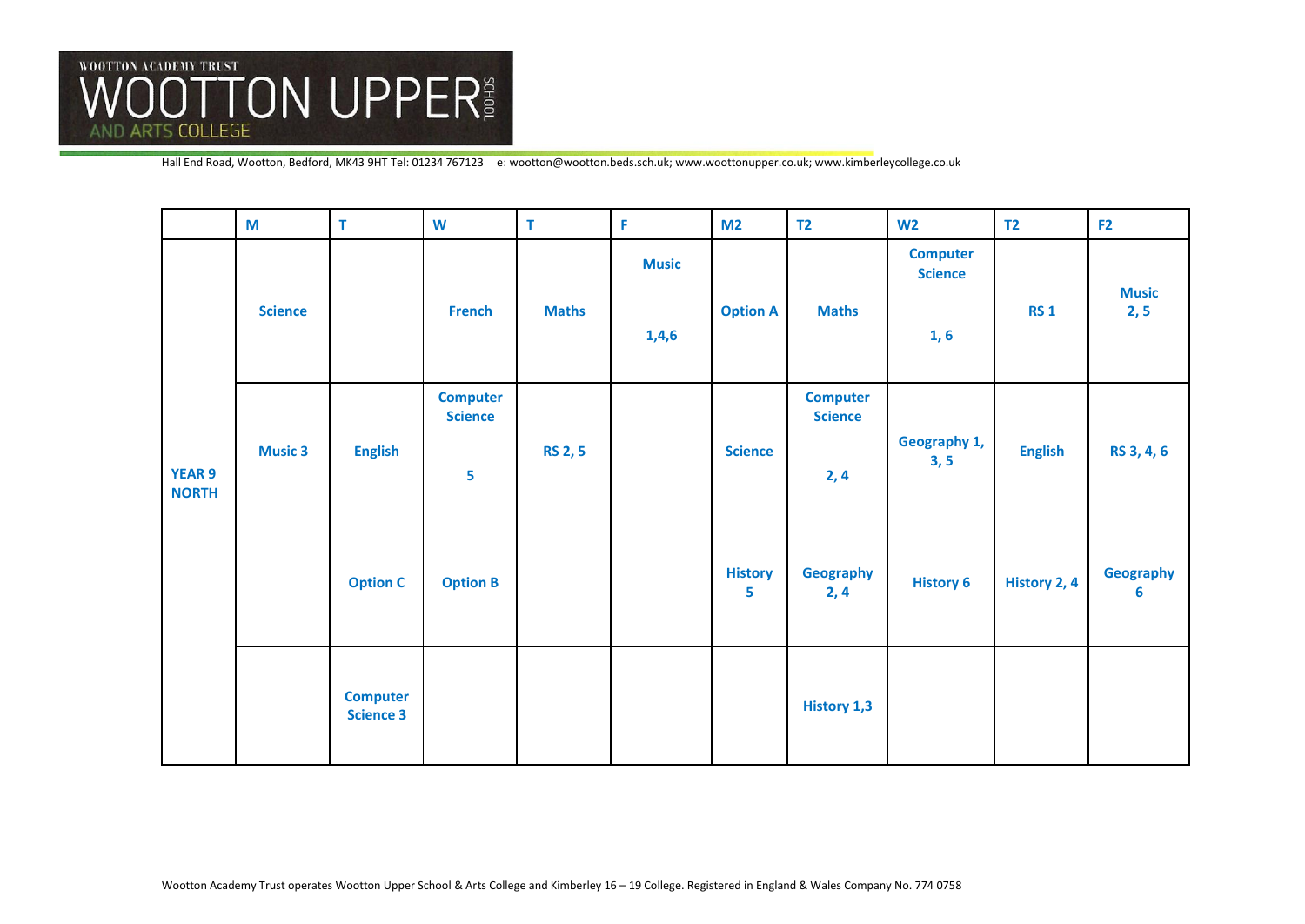

| <b>YEAR 9</b><br><b>SOUTH</b> | M                            | T              | W                            | T                                   | F                    | M <sub>2</sub>            | T <sub>2</sub>               | W <sub>2</sub>  | T <sub>2</sub>     | F <sub>2</sub>                      |
|-------------------------------|------------------------------|----------------|------------------------------|-------------------------------------|----------------------|---------------------------|------------------------------|-----------------|--------------------|-------------------------------------|
|                               | <b>RS1</b>                   | <b>RS4</b>     | <b>Option D</b>              | <b>English</b>                      | <b>RS</b><br>2, 3, 5 | <b>Maths</b>              | <b>Science</b>               | <b>Option F</b> | <b>English</b>     | <b>Option E</b>                     |
|                               | <b>Maths</b>                 | <b>Science</b> | <b>Computer</b><br>Science 3 | <b>Computer</b><br><b>Science 2</b> | Music 1,4            | <b>History</b><br>2, 3, 5 | <b>Computer</b><br>Science 4 | <b>French</b>   | <b>Music 3,5</b>   | Geography<br>2, 5                   |
|                               | <b>Computer</b><br>Science 5 | <b>Music 2</b> |                              |                                     | Geography<br>1, 3    |                           |                              |                 | Geography<br>4     | <b>Computer</b><br><b>Science 1</b> |
|                               |                              |                |                              |                                     |                      |                           |                              |                 | <b>History 1,4</b> |                                     |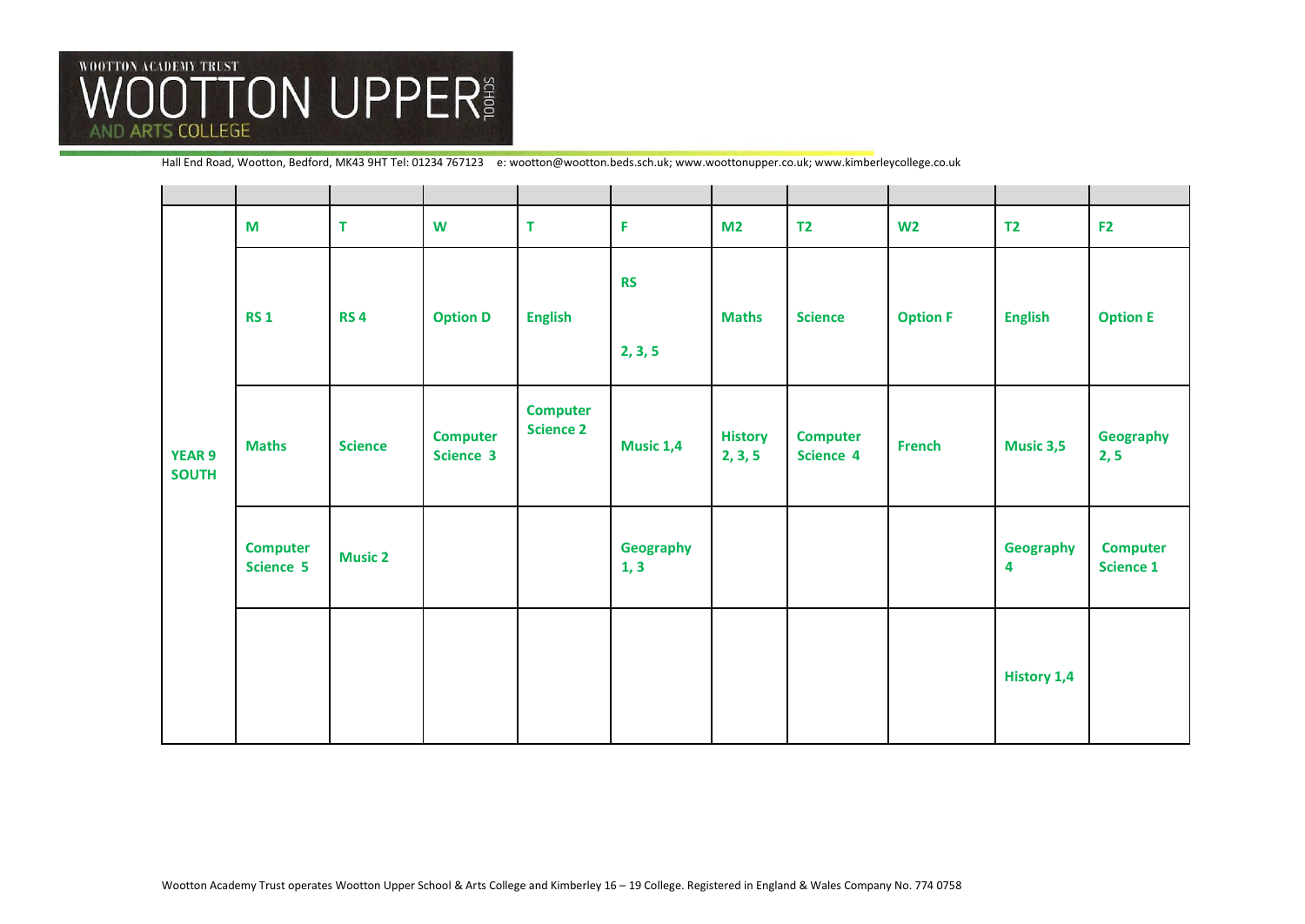

|                         | M              | т               | W               | Т               | F              | M <sub>2</sub>  | T <sub>2</sub> | W <sub>2</sub>  | T2              | F <sub>2</sub> |
|-------------------------|----------------|-----------------|-----------------|-----------------|----------------|-----------------|----------------|-----------------|-----------------|----------------|
|                         |                |                 |                 |                 |                |                 |                |                 |                 |                |
|                         | <b>Science</b> | <b>Option F</b> | <b>English</b>  | <b>Option B</b> | <b>Maths</b>   | <b>Science</b>  | <b>RE/PE</b>   | <b>Option A</b> | <b>English</b>  | <b>Maths</b>   |
| Year 10<br><b>SOUTH</b> |                |                 |                 |                 |                |                 |                |                 |                 |                |
|                         |                |                 |                 |                 |                | <b>Option D</b> |                |                 |                 |                |
|                         |                |                 |                 |                 |                |                 |                |                 |                 |                |
|                         |                |                 |                 |                 |                |                 |                |                 |                 |                |
|                         | M              | т               | W               |                 | F              | M <sub>2</sub>  | <b>T2</b>      | W <sub>2</sub>  | T2              | F <sub>2</sub> |
|                         |                |                 |                 |                 |                |                 |                |                 |                 |                |
|                         | <b>ENGLISH</b> | <b>RS/PE</b>    | <b>Option C</b> | <b>Option E</b> | <b>Science</b> | <b>English</b>  | <b>Maths</b>   | <b>Option A</b> | <b>Option B</b> | <b>Science</b> |
| Year 10                 |                |                 |                 |                 |                |                 |                |                 |                 |                |
| <b>NORTH</b>            |                |                 |                 |                 |                |                 |                |                 |                 |                |
|                         |                | <b>Maths</b>    |                 |                 |                |                 |                |                 |                 |                |